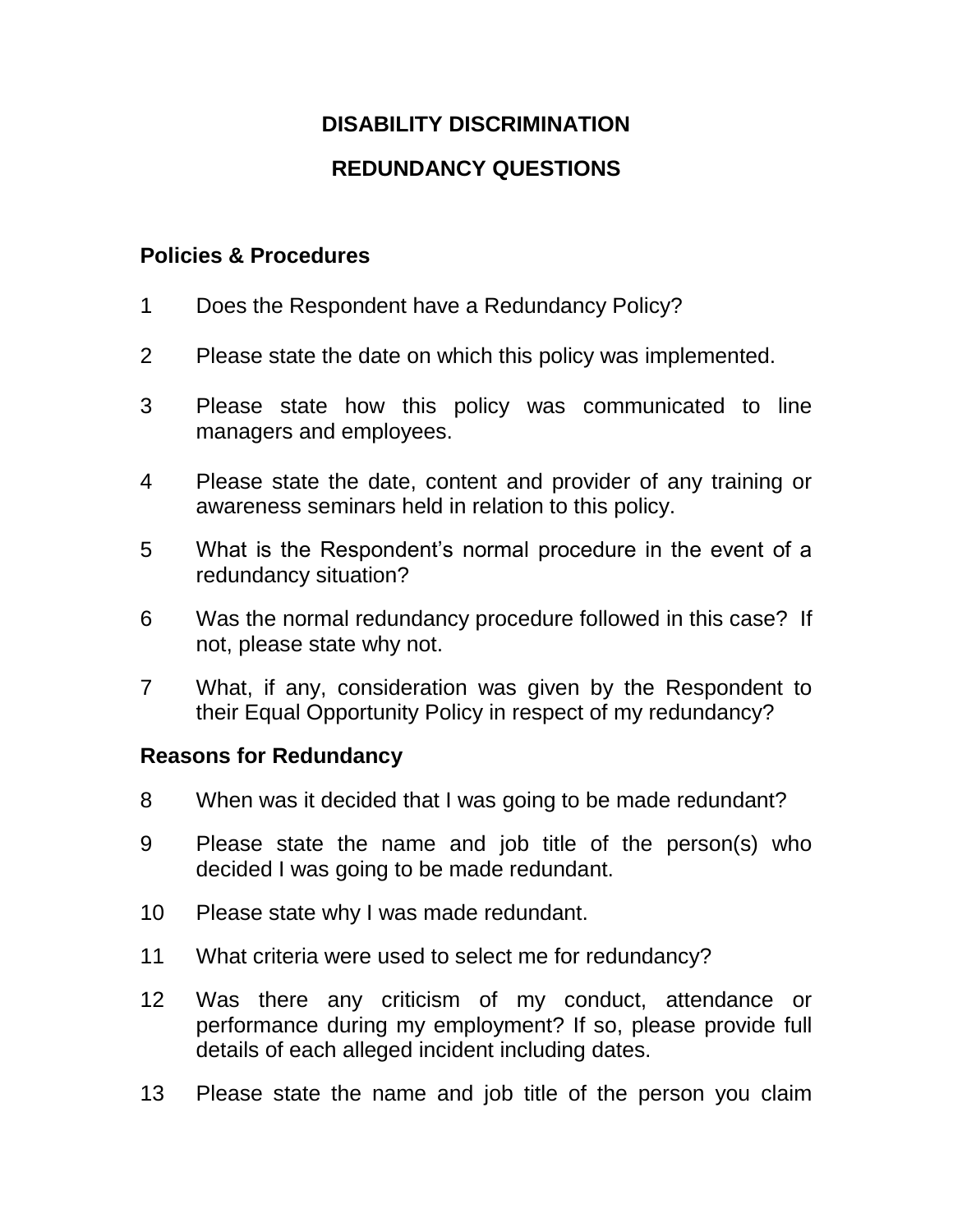brought any criticism to my attention. How was it brought to my attention and what was asked of me in the way of improvement?

- 14 Please provide a full description of my post, my duties and responsibilities during my period of employment.
- 15 Please identify by name and job title any employee who is now carrying out any duties previously undertaken by me in my last post.
- 16 Why was I chosen for redundancy in preference to members of staff with less service?
- 17 Please provide specific details and evidence to show that there was a reduction in work making my post redundant.
- 18 Please provide full details of any restructuring or reorganisation of the Respondent company at, or before, the time of my redundancy.

## **Other Redundancies**

- 19 Who else has been selected for redundancy on this occasion? Please identify by name and job title. Please state what criteria were used and how the criteria applied to each individual. Please state whether any of those made redundant suffered from a disability.
- 20 Please identify by name and job title any other employees who have been made redundant in the last three years. Please state what criteria were used and how the criteria applied to each individual. Please state whether any of those made redundant suffered from a disability.
- 21 Please state the reason for making any member of staff redundant in the last three years.
- 22 Please state why each individual was selected for redundancy in the last three years.

### **Consultation**